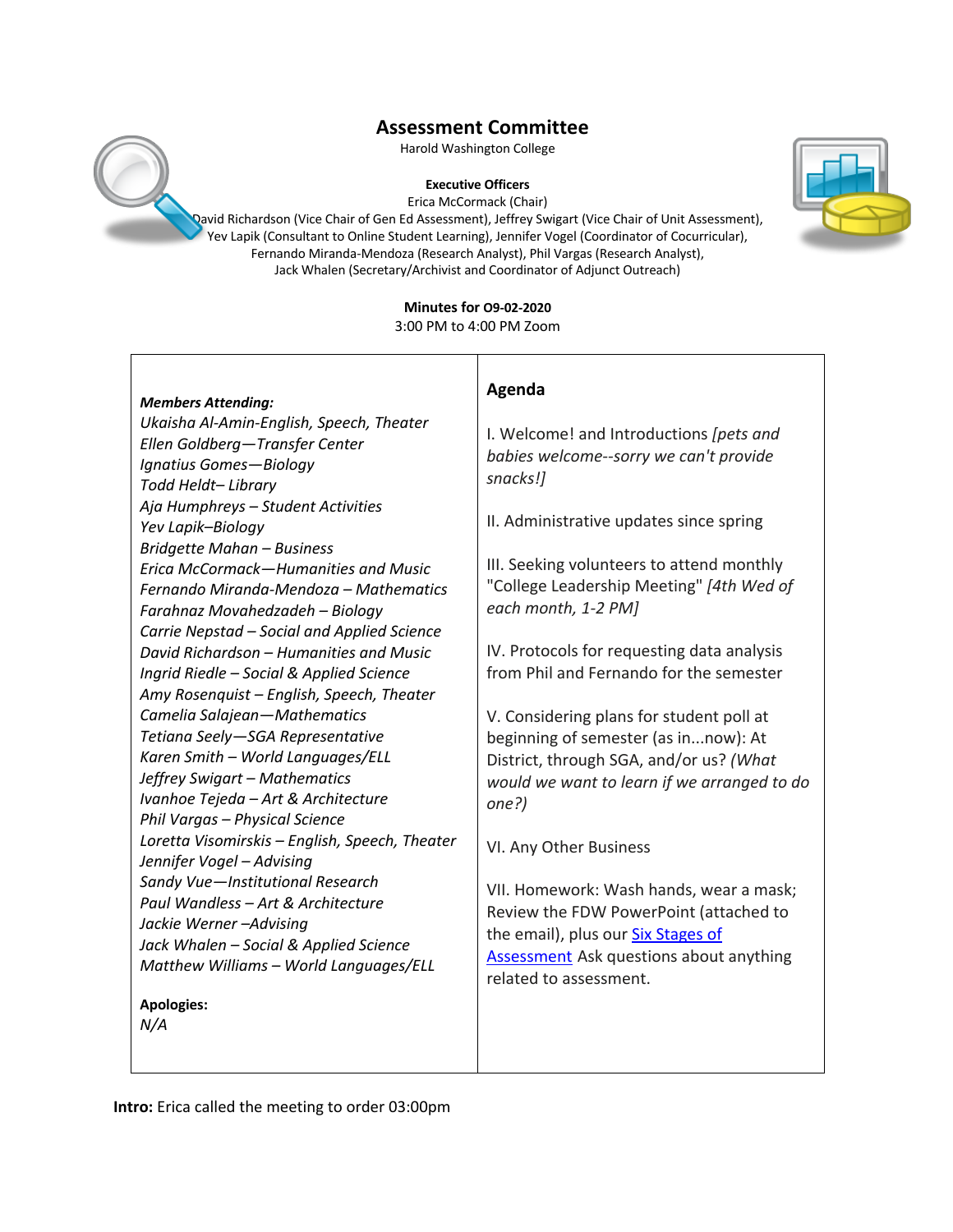### **Review of minutes:** N/A

# **Administrative Announcements**

#### *Meetings:*

# *Summer meetings on Budget and Communication*

Over the summer, executives met with several administrators, including President Lopez and Provost Potter, to request more frequent and earlier communication between local leadership as well as district office with the Assessment Committee regarding student surveys. Both the district office and Assessment Committee are looking forward to working together and establishing stronger ongoing communication so as to not work at cross purposes or overwhelm our population with overlapping surveys coming from multiple avenues. Sandy Vue, HWC's Institutional Researcher, will be joining the committee as an important step toward better communication.

Executives also worked out this year's budget with respect to the committee. Certain roles within the committee have had changes to pay structure (stipend/release time) but most roles have been maintained. Please reach out to Erica if you have any questions.

*President's Council*: Yev is continuing to represent the AC at the President's Council, now renamed College Leadership Meeting. Erica mentioned that participation in the College Leadership Meeting would be a great way to bolster participation amongst committee members as well as an opportunity for shared governance. At the meeting, Bridgette, Erica, Carrie, Farah, and Jack said they, in addition to Yev, may try to attend some of the meetings. Anyone else interested (since the meetings are open to the college), please reach out to Amelia Tsang to be added to the invite list.

# **Introduction to Assessment**

Erica provided a brief overview of the process and objectives of the Assessment Committee. In short, the Assessment Committee at HWC researches the best ways to improve student learning, providing educators like us (whether you're a classroom teacher or a staff member, you work to educate our students) with guidelines to assist students in achieving their academic goals. There are multiple levels of assessment--general education, unit, and course. The HWCAC's main focus is general education and unit level assessment.

# **Protocols for requesting data analysis**

Fernando Miranda-Mendoza and Phil Vargas are our research analysts. They request that as project data is acquired to send it to them quickly for analysis. Also, please send data to both Fernando and Phil--in a single email--and they will divide the work amongst themselves. More complete protocol guidelines will be shared with liaisons.

# **Term Project Planning**

Erica requested that when thinking about unit-level projects, liaisons consider the current constraints of remote learning. Also, both Erica and Jeff are available to assist with project design, so reach out, they are more than happy to help!

# **General Education Objectives for Fall 2020**

In previous academic cycles, the Assessment Committee has taken on a singular General Education goal rather than multiple initiatives, a process that resulted in assessments that were praised during the HLC accreditation that occurred a few years ago. One critique, however, was that timing of reassessment lagged. Similarly, while unit-level assessment offered useful, immediate feedback, application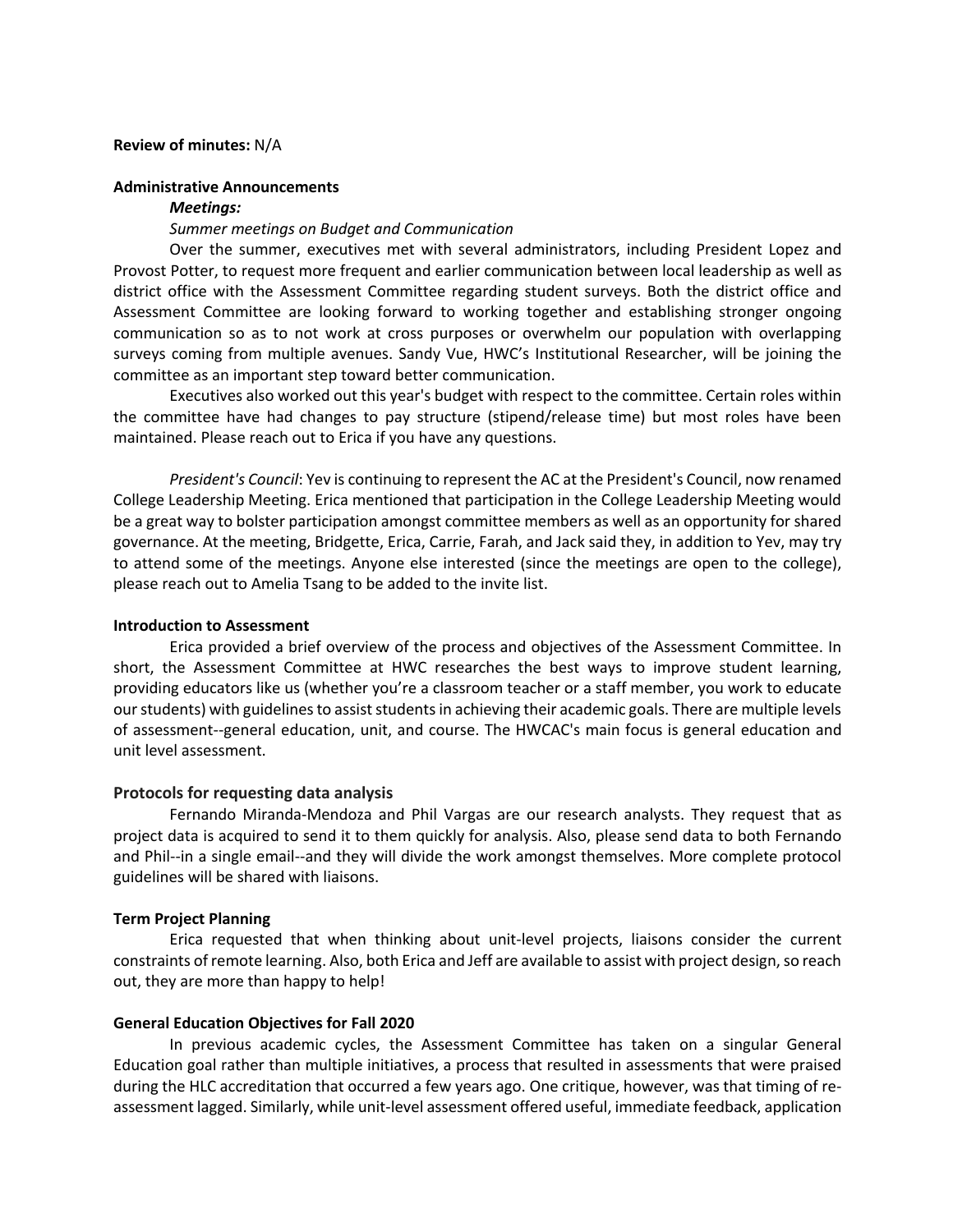of data--"closing the loop"--proved difficult at the GenEd level. With this in mind, Dave proposed some thoughts on projects for the term/academic year.

# *Diversity Appreciation Assessment*

One option Dave proposed was a diversity appreciation assessment following the traditional sixstage process, citing its timeliness and relatively easy application as a result of earlier work done on the topic. The project would be deployable this semester. A second option proposed concerned building out the learning outcomes for our newly-adopted objectives and using our new four-stage inquiry-based process for GenEd that we piloted in Spring 2020 to query students about one or two questions--possibly something like what the experience has been like for students with accommodations in remote learning- -or whether they even enrolled--or asking students about the racial climate and their experiences at our school.

Sandy mentioned that local administration--and also possibly district--was constructing a similar survey that seeks to better understand student safety concerns with respect to diversity. Assessment Committee members were quick to suggest collaborating on the project, if it wasn't too late to be included, highlighting the fact that racial climate impacts learning; though, reservations were voiced about conducting an "on-campus experience" survey in the time of Covid, and that because the timing between administering the first and second survey is quite lengthy, currently scheduled at an increment of four years, that comparative analysis would be problematic. Erica will follow up with Sandy, Asif, and others to see if we can be partners or if the roll-out of that assessment is already underway, which would mean that assessment should probably go another direction so as not to duplicate work and contribute to a diffusion of responses.

# **HOMEWORK!**

Wash hands, wear a mask; Review the FDW PowerPoint (attached), plus our **Six Stages of** Assessment Ask questions about anything related to assessment.

# **Adjournment and Approval of These Minutes:** The meeting adjourned at 4:03 pm.

These minutes were approved by ----- and seconded by -----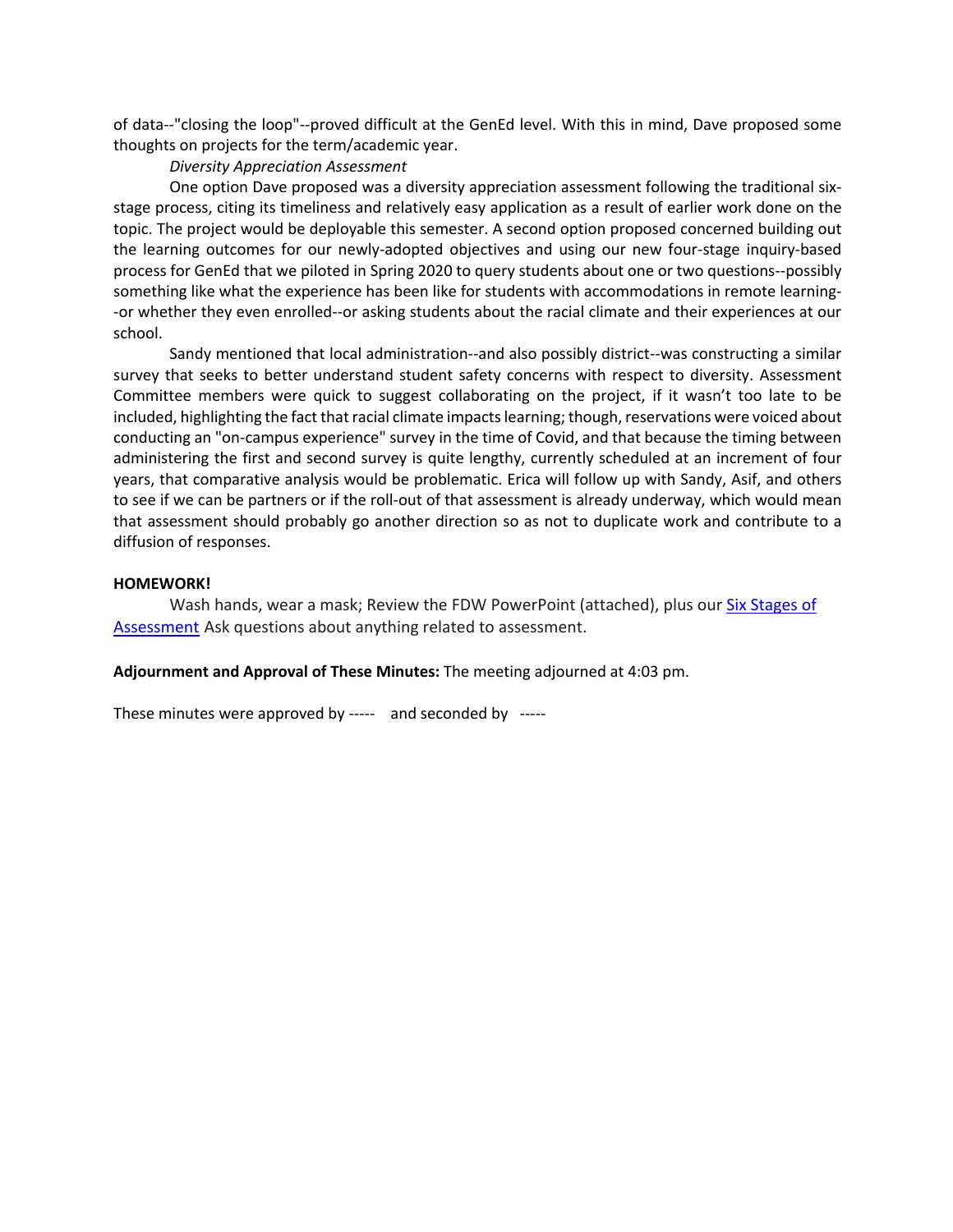Harold Washington College

#### **Executive Officers**

Erica McCormack (Chair)

David Richardson (Vice Chair of Gen Ed Assessment), Jeffrey Swigart (Vice Chair of Unit Assessment), Yev Lapik (Consultant to Online Student Learning), Jennifer Vogel (Coordinator of Cocurricular), Fernando Miranda-Mendoza (Research Analyst), Phil Vargas (Research Analyst), Jack Whalen (Secretary/Archivist and Coordinator of Adjunct Outreach)

# **Minutes for O9-09-2020** 3:00 PM to 4:00 PM Zoom

| <b>Members Attending:</b>                      |                                              |
|------------------------------------------------|----------------------------------------------|
| Ukaisha Al-Amin-English, Speech, Theater       |                                              |
| Roberta Anelli-Biology                         |                                              |
| Ellen Goldberg-Transfer Center                 | Agenda                                       |
| Ignatius Gomes-Biology                         |                                              |
| Yev Lapik-Biology                              | I. Approve minutes from 9/2 (please review   |
| Mick Laymon-Humanities                         | and make edits before the meeting if you     |
| Bridgette Mahan - Business                     | can): https://drive.google.com/file/d/10rf9T |
| Erica McCormack-Humanities and Music           | pp1d0YF54fwNZCz4OpXP90kB5R5/view?usp         |
| Fernando Miranda-Mendoza – Mathematics         | $=$ sharing                                  |
| Farahnaz Movahedzadeh - Biology                |                                              |
| Carrie Nepstad - Social and Applied Science    | II. Administrative meetings update           |
| David Richardson – Humanities and Music        |                                              |
| Ingrid Riedle - Social & Applied Science       | III. Determining a General Education         |
| Camelia Salajean-Mathematics                   | Roadmap and Plan of Action                   |
| Tetiana Seely-SGA Representative               |                                              |
| Ivanhoe Tejeda - Art & Architecture            | IV. Any Other Business                       |
| Phil Vargas - Physical Science                 |                                              |
| Loretta Visomirskis - English, Speech, Theater | V. Homework: Wash hands, wear a mask.        |
| Jennifer Vogel - Advising                      | Consider which GenEd subcommittee you'll     |
| Sandy Vue-Institutional Research               | join.                                        |
| Paul Wandless - Art & Architecture             |                                              |
| Jack Whalen - Social & Applied Science         |                                              |
| Matthew Williams - World Languages/ELL         |                                              |
|                                                |                                              |
| <b>Apologies:</b>                              |                                              |
| N/A                                            |                                              |

**Intro:** Erica called the meeting to order 03:00pm

**Review of minutes:** Minutes for September 2, 2020 were approved by Paul W. and 2nd by Loretta V.

# **Administrative Meetings Update**

*Meeting w/ administration to follow-up on objectives and communication*



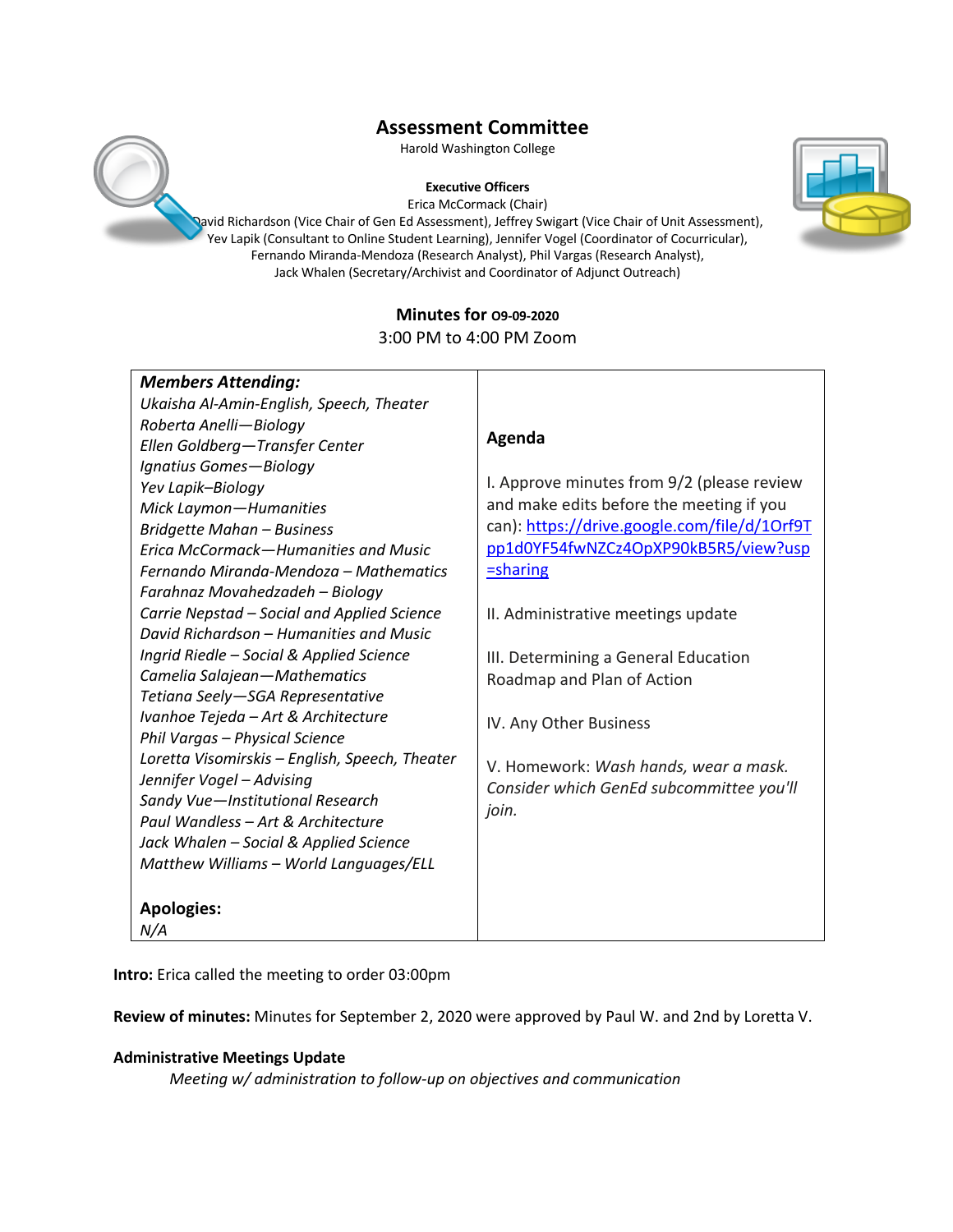Erica, Dave, and Sandy met with Associate Dean of Instruction Asif Wilson and Vice President Shiang-Kwei Wang to reaffirm partnership between the committee and administration. Committee members asked that prior committee work be considered by administration during planning phases of surveys and other projects linked to assessment, also making sure current work of members is represented. A second SSI (Student Satisfaction Index) survey is scheduled for Spring 2021. Sandy discussed that the HEDS Survey linked to the ILEA Equity Plan is currently scheduled for Fall 2021 and that both the objectives of the committee and administration will be considered during the development of tools.

Both Erica and Dave discussed that Dr. Wang is very interested in the work the committee conducts. Dr. Wang seeks to engage with data collection and policy. She sees her role as supportive to link committee recommendations to help implement changes more broadly across the HWC community understands the value of our work.

# **Human Diversity Appreciation Survey**

In 2012 the Assessment Committee conducted a *Human Diversity Survey* in conjunction with Student Health Services. Tetiana mentioned that SGA conducted a recent survey on a similar topic that garnered around 500 responses. The questions were emailed to returning students at the beginning of Fall 2020. Yev proposed structuring our survey to connect with current events, while Carrie queried if disaggregation of data was a possibility. Phil discussed the ability to do so if students provide their identification numbers--something Fernando said they have done in the past.

Erica posted the "Human Diversity Assessment Goals and Outcomes" to assist members in cultivating questions for the survey (see link below). Conversation then shifted to crafting outcome verbiage. To assist with this discussion Dave posted "Proposed General Education Goals, 2020" (see link below).

# *Associated Documents:*

Human Diversity Survey

https://www.ccc.edu/colleges/washington/departments/Documents/hwcac/gen-ed/hwcacgen-ed-2012div-diversity-report-full.pdf

# Proposed General Education Goals

https://www.ccc.edu/colleges/washington/departments/Documents/hwcac/gen-ed/hwcacgen-ed-slos-2020-proposed.pdf

#### **Any Other Business**

N/A

### **Homework**

*Wash hands, wear a mask. Also, Erica will initiate a Jamboard for members to create drafts of outcomes for the upcoming survey. Please contemplate, investigate, and evaluate questions as they are posted. This will allow us to participate and communicate more efficiently next week, something we can all appreciate!*

**Adjournment and Approval of These Minutes:** The meeting adjourned at 4:03 pm.

These minutes were approved by ----- and seconded by -----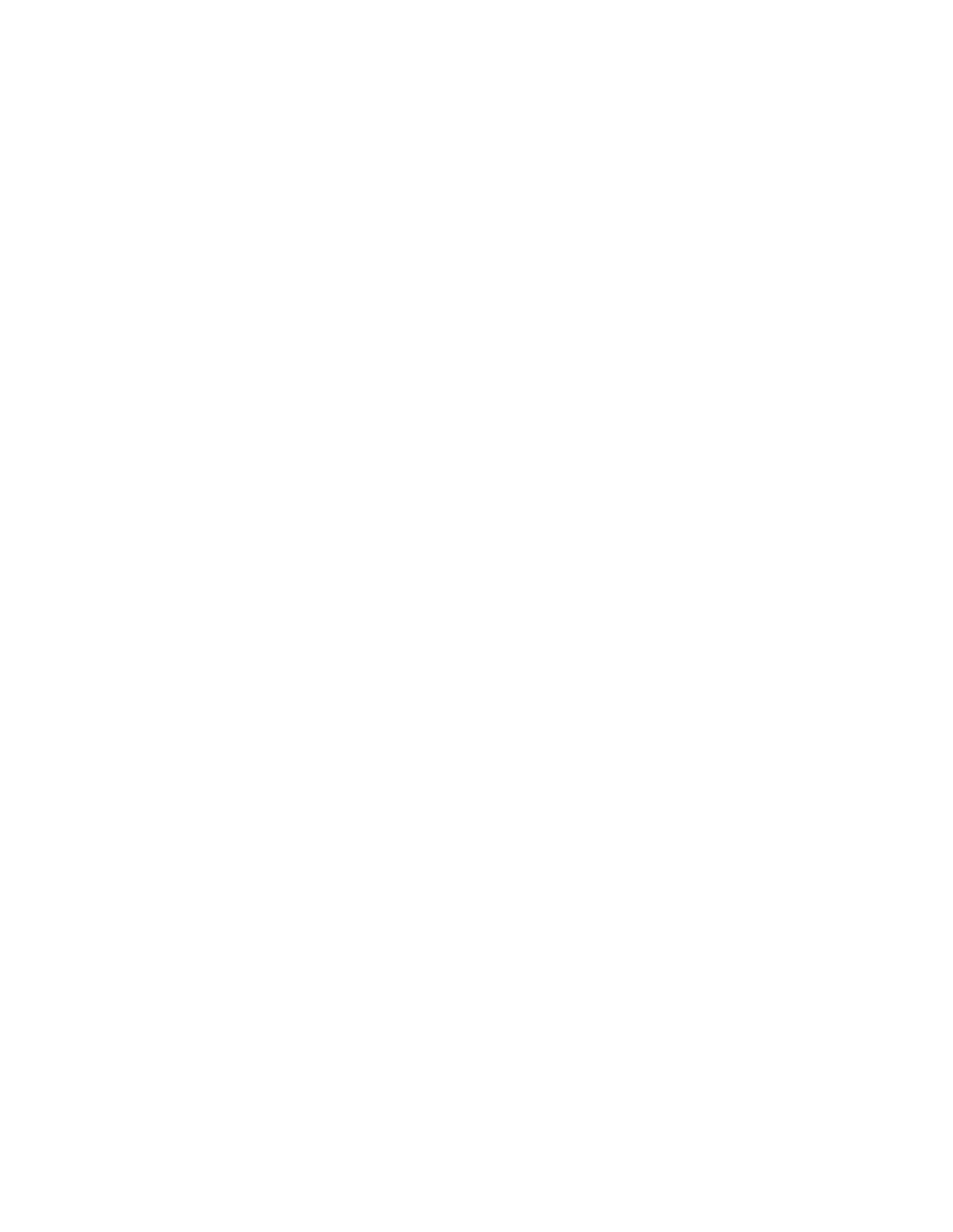Harold Washington College

#### **Executive Officers**

Erica McCormack (Chair)

David Richardson (Vice Chair of Gen Ed Assessment), Jeffrey Swigart (Vice Chair of Unit Assessment), Yev Lapik (Consultant to Online Student Learning), Jennifer Vogel (Coordinator of Cocurricular), Fernando Miranda-Mendoza (Research Analyst), Phil Vargas (Research Analyst), Jack Whalen (Secretary/Archivist and Coordinator of Adjunct Outreach)

# **Minutes for O9-16-2020**

3:00 PM to 4:00 PM Zoom

| Ellen Goldberg-Transfer Center<br>meeting if you<br>Ignatius Gomes-Biology<br>can): https://drive.google.com/file/d/1bn<br>Todd Heldt-Library<br>Aja Humphreys - Student Activities<br>Yev Lapik-Biology<br>ing<br>Mick Laymon-Humanities<br><b>Bridgette Mahan - Business</b><br>Erica McCormack-Humanities and Music<br>Fernando Miranda-Mendoza - Mathematics<br>Farahnaz Movahedzadeh - Biology<br>Carrie Nepstad - Social and Applied Science<br>David Richardson - Humanities and Music<br>Ingrid Riedle - Social & Applied Science<br>Amy Rosenquist - English, Speech, Theater<br>Camelia Salajean-Mathematics<br>Tetiana Seely-SGA Representative<br>Jeffrey Swigart - Mathematics<br>Ivanhoe Tejeda - Art & Architecture<br>Phil Vargas - Physical Science<br>Loretta Visomirskis - English, Speech, Theater<br>Jennifer Vogel - Advising<br>Paul Wandless - Art & Architecture<br>Jack Whalen - Social & Applied Science<br>Matthew Williams - World Languages/ELL | 9Z4LU3seeNdS-<br>5ZCHNW797ZpRCsw0H/view?usp=shar<br>II. Administrative meetings update<br>III. Overview of Student Government<br><b>Association Survey (attached)</b><br>IV. Determining a General Education<br>Roadmap and Plan of Action<br>(consult https://jamboard.google.com/d/<br>10q_nTKQbA-rHO-<br>8E44X8kx5xovnsDIKA1Qqqq5Ozd-<br>l/edit?usp=sharing)<br>V. Any Other Business<br>VI. Homework: Wash hands, wear mask.<br>Add to the shared<br>documents: https://jamboard.google.co<br>m/d/10q nTKQbA-rHO-<br>8E44X8kx5xovnsDIKA1Qqqq5Ozd-<br>l/edit?usp=sharing |
|-------------------------------------------------------------------------------------------------------------------------------------------------------------------------------------------------------------------------------------------------------------------------------------------------------------------------------------------------------------------------------------------------------------------------------------------------------------------------------------------------------------------------------------------------------------------------------------------------------------------------------------------------------------------------------------------------------------------------------------------------------------------------------------------------------------------------------------------------------------------------------------------------------------------------------------------------------------------------------|-----------------------------------------------------------------------------------------------------------------------------------------------------------------------------------------------------------------------------------------------------------------------------------------------------------------------------------------------------------------------------------------------------------------------------------------------------------------------------------------------------------------------------------------------------------------------------|
| <b>Apologies:</b><br>Sandy Vue-Institutional Research                                                                                                                                                                                                                                                                                                                                                                                                                                                                                                                                                                                                                                                                                                                                                                                                                                                                                                                         |                                                                                                                                                                                                                                                                                                                                                                                                                                                                                                                                                                             |

**Intro:** Erica called the meeting to order 03:00pm

**Review of minutes:** Minutes for September 2, 2020 were approved by Paul W. and 2nd by Loretta V.



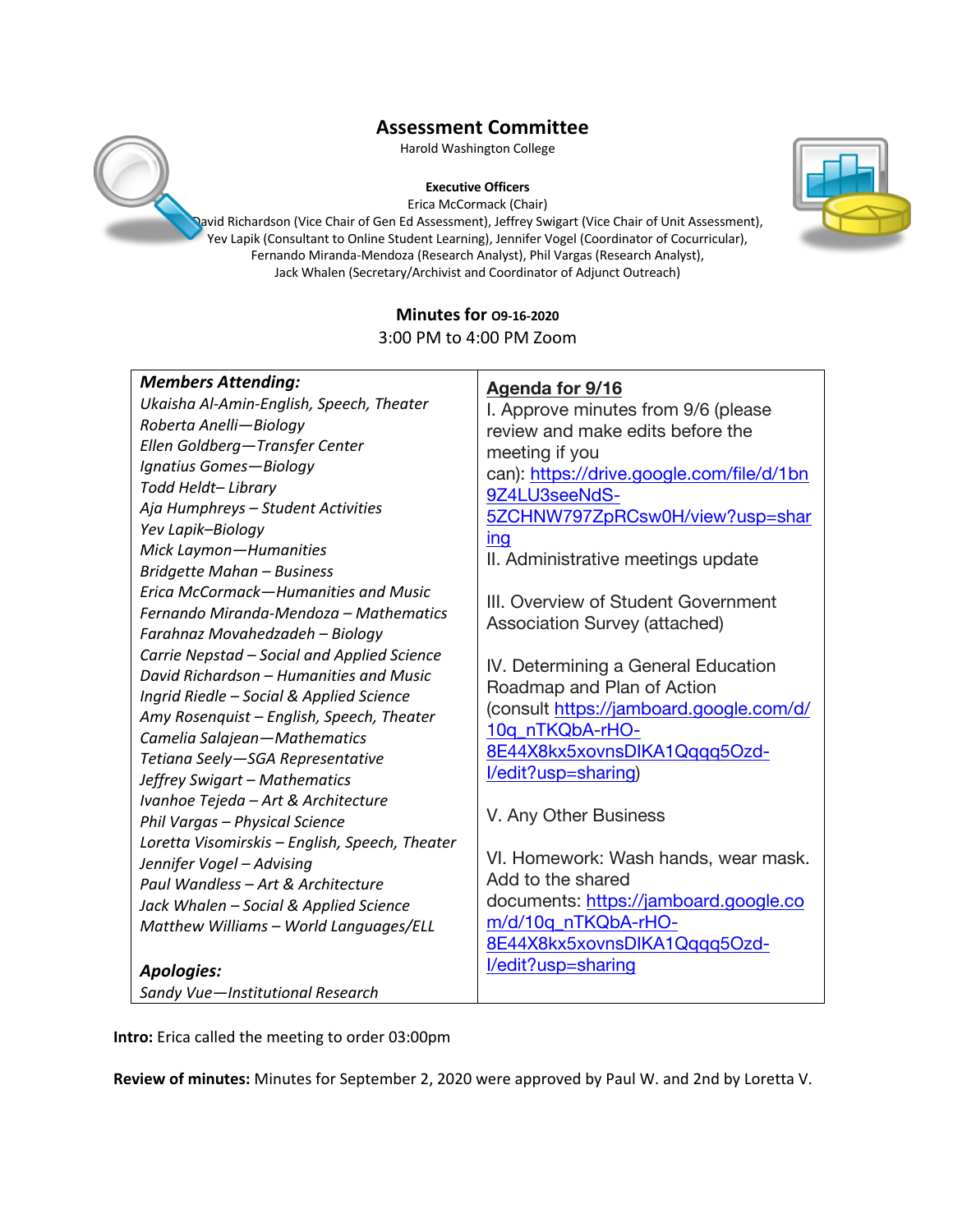#### **Administrative Meetings Update**

### *Meeting with Dr. Wang to discuss collaboration with Curriculum Committee*

On Thursday, September 17, Erica; Gabriela Cambiasso, Chair of the Curriculum Committee; and Ivan, Curriculum Facilitator met with VP Wang and Pres. Lopez to clarify the respective missions and processes of the Assessment and Curriculum committees and to point out ways our assessment work connects to but is distinct from the Curriculum committee's work. Erica, Gabriela, and Ivan pointed out that the committees are also organized differently (with the Curriculum Committee affiliated with the Faculty Council but the Assessment Committee as a stand-alone committee) and advocated for the Chair of Curriculum committee to also get compensated with release time. They discussed how administration might be a bridge between recommendations made by the Assessment Committee and the larger college and district community.

#### *Faculty Council Update*

Faculty Council's latest message to faculty mentioned a survey in response to administrative requests, so Erica offered Stephanie Burke, Faculty Council President, committee assistance. Both Yev and Ingrid serve on Assessment as well as Faculty Council and have been helping to ensure consistent communication between Faculty Council and Assessment. The committee took the opportunity to remind each other that each of us serves as an Assessment representative when we are in other meetings, so we want to all be empowered to encourage faculty, staff, or administrators with assessment-related questions to engage with the Assessment committee for conversation and assistance as part of that process--we want to at least be aware of different surveys being planned by different stakeholders so we can take that into account when planning our assessment activities.

#### **Overview of Student Government Association Survey**

The Student Government Association (SGA) president, Tetiana Seely, presented the tool and results of a survey completed in August by 552 students (Phil noted that, with "552 responses from a population of 7028, It's 4% margin of error at 95% confidence rate (not accounting for selection biases noted)"--which is "really good"). The survey yielded information on student perceptions on various topics like the ability to manage online classes, knowledge of the "Fresh Start" program, and how much time per week students have access to spaces to complete homework. Discussion of survey results led to followup questions about the stigma of tutoring. Committee members will explore this topic in more detail at future meetings. Members suggested Tetiana share survey results at the State of the College and that Erica reach out to Veronica Villanueva to invite her to next week's meeting so that she can participate in that, and Erica suggested that this might be an avenue that Jennifer Vogel, as Coordinator of Cocurricular assessment, may fold into her work. .

#### **Determining a General Education Roadmap and Plan of Action**

After a brief clarification on "Old SLOs," being placeholders while we develop "New SLOs," being proposed, the committee explored how its work fits into ILEA and the Equity Plan currently underway at HWC. New General Education goals highlight capabilities and, in collaboration of current HWC objectives, focus on building from the previous "human diversity" surveys to consider more active and meaningful learning as it relates to appreciation of human diversity, and enacting equity, justice. .

In an effort to develop the conversation, Erica created a *Jamboard* for committee members to post comments and strategies for producing actionable goals. Members discussed the difference between equitable opportunities and equitable outcomes, and we reiterated discussion about why GPA was a problematic measure of learning growth for this or any other assessment.

# **Any Other Business**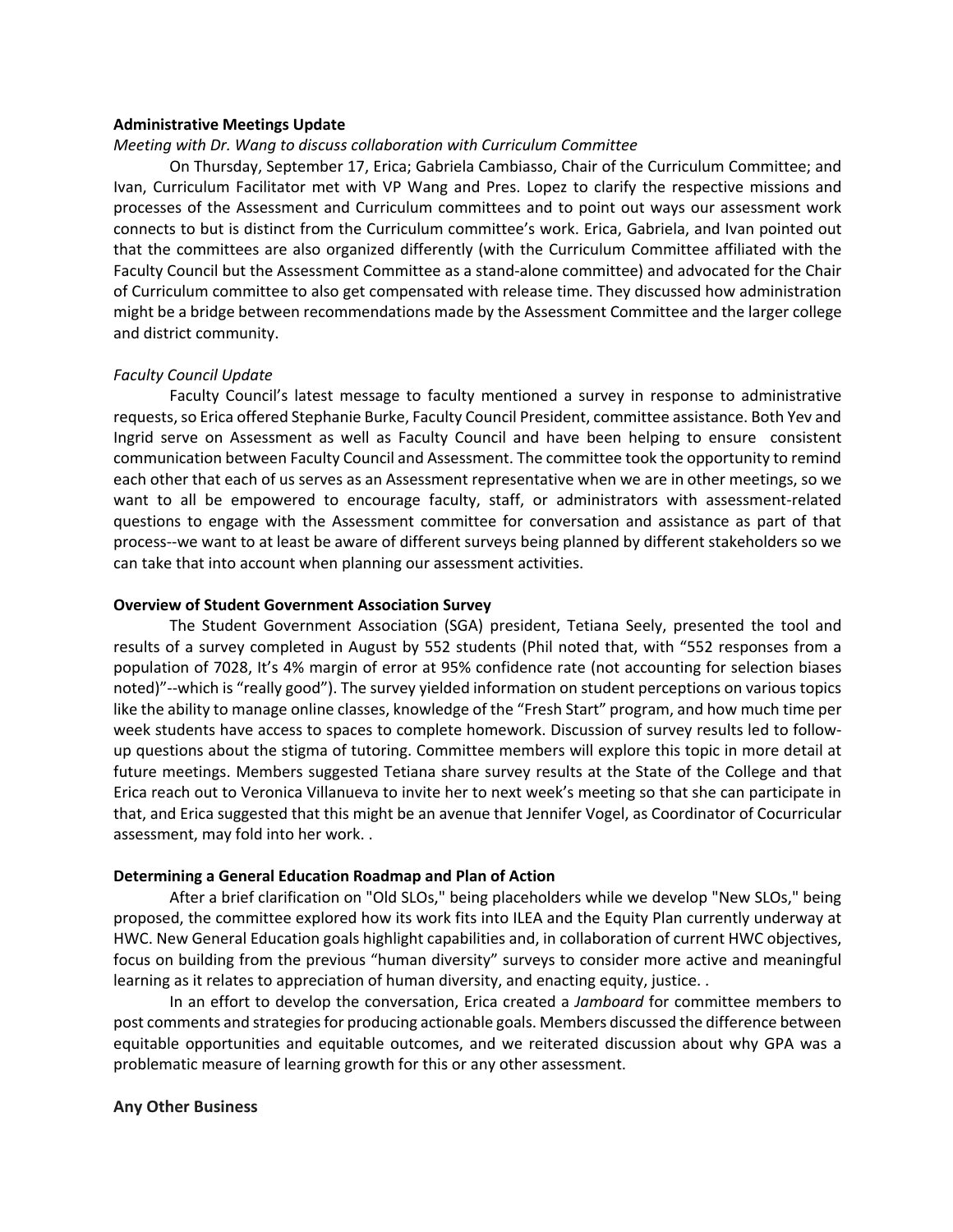# **Homework**

Please continue thinking about implementing new SLOs within a framework of equity. Also, beginning brainstorming ideas to discuss on the stigma of tutoring as we will be discussing the topic in the coming weeks.

# **Adjournment and Approval of These Minutes:** The meeting adjourned at 4:03 pm.

These minutes were approved by ----- and seconded by -----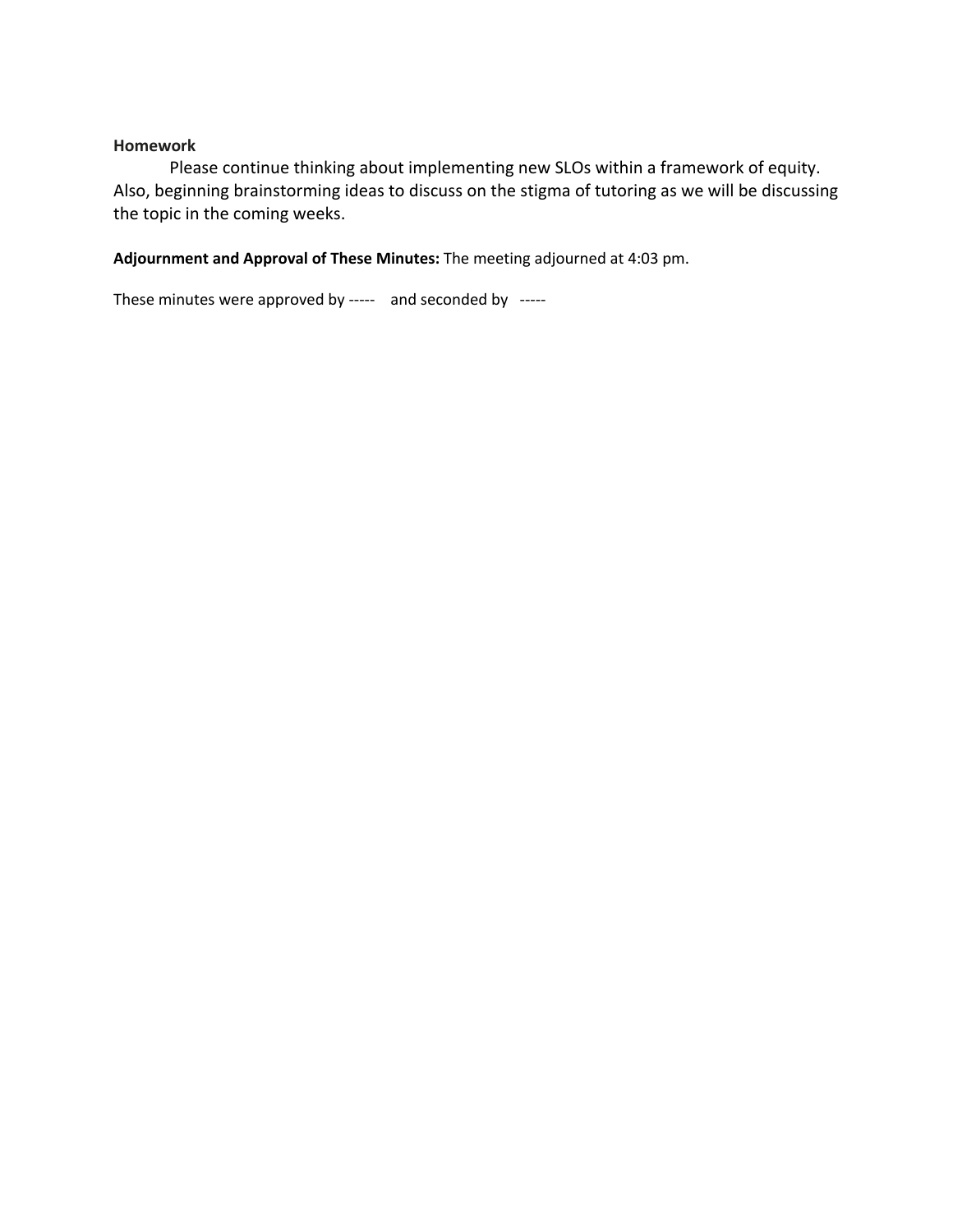Harold Washington College

#### **Executive Officers**

Erica McCormack (Chair)

David Richardson (Vice Chair of Gen Ed Assessment), Jeffrey Swigart (Vice Chair of Unit Assessment), Yev Lapik (Consultant to Online Student Learning), Jennifer Vogel (Coordinator of Cocurricular), Fernando Miranda-Mendoza (Research Analyst), Phil Vargas (Research Analyst), Jack Whalen (Secretary/Archivist and Coordinator of Adjunct Outreach)

# **Minutes for O9-16-2020** 3:00 PM to 4:00 PM Zoom

| <b>Members Attending:</b>                      |                                           |
|------------------------------------------------|-------------------------------------------|
| Ukaisha Al-Amin-English, Speech, Theater       |                                           |
| Roberta Anelli-Biology                         | Agenda for 9/16                           |
| Ellen Goldberg-Transfer Center                 | I. Approve minutes from 9/16 (please      |
| Ignatius Gomes-Biology                         | review and make edits before the          |
| Todd Heldt-Library                             | meeting if you                            |
| Yev Lapik-Biology                              | can): https://drive.google.com/file/d/11L |
| Mick Laymon-Humanities                         | BT80GpZc1xPWfyWL8kxFtcdcP8itl8/vie        |
| <b>Bridgette Mahan - Business</b>              | w?usp=sharing                             |
| Erica McCormack-Humanities and Music           |                                           |
| Fernando Miranda-Mendoza – Mathematics         | II. Administrative meetings update        |
| Farahnaz Movahedzadeh - Biology                |                                           |
| Carrie Nepstad - Social and Applied Science    | III. Follow-up from the SGA survey        |
| David Richardson – Humanities and Music        | discussion pertaining to tutoring         |
| Ingrid Riedle - Social & Applied Science       |                                           |
| Amy Rosenquist - English, Speech, Theater      | IV. Determining a General Education       |
| Camelia Salajean-Mathematics                   | Roadmap and Plan of Action (continue      |
| Tetiana Seely-SGA Representative               | to consult and add to the                 |
| Jeffrey Swigart - Mathematics                  | Jamboard* https://jamboard.google.com     |
| Ivanhoe Tejeda - Art & Architecture            | /d/10q_nTKQbA-rHO-                        |
| Phil Vargas - Physical Science                 | 8E44X8kx5xovnsDIKA1Qqqq5Ozd-              |
| Loretta Visomirskis - English, Speech, Theater | I/edit?usp=sharing)                       |
| Jennifer Vogel - Advising                      |                                           |
| Sandy Vue-Institutional Research               | V. Any Other Business                     |
| Paul Wandless - Art & Architecture             |                                           |
| Jack Whalen - Social & Applied Science         | VI. Homework: Wash hands, wear mask.      |
| Matthew Williams - World Languages/ELL         | Add to the shared documents               |
|                                                |                                           |
| <b>Special Guests</b>                          |                                           |
| Bernadette Limos-Strategic Initiatives         |                                           |
| Veronica Villanueva-Academic Support           |                                           |

**Intro:** Erica called the meeting to order 03:01pm

**Review of minutes:** Minutes for September 16, 2020 were approved by Paul W. and 2nd by Yev L.

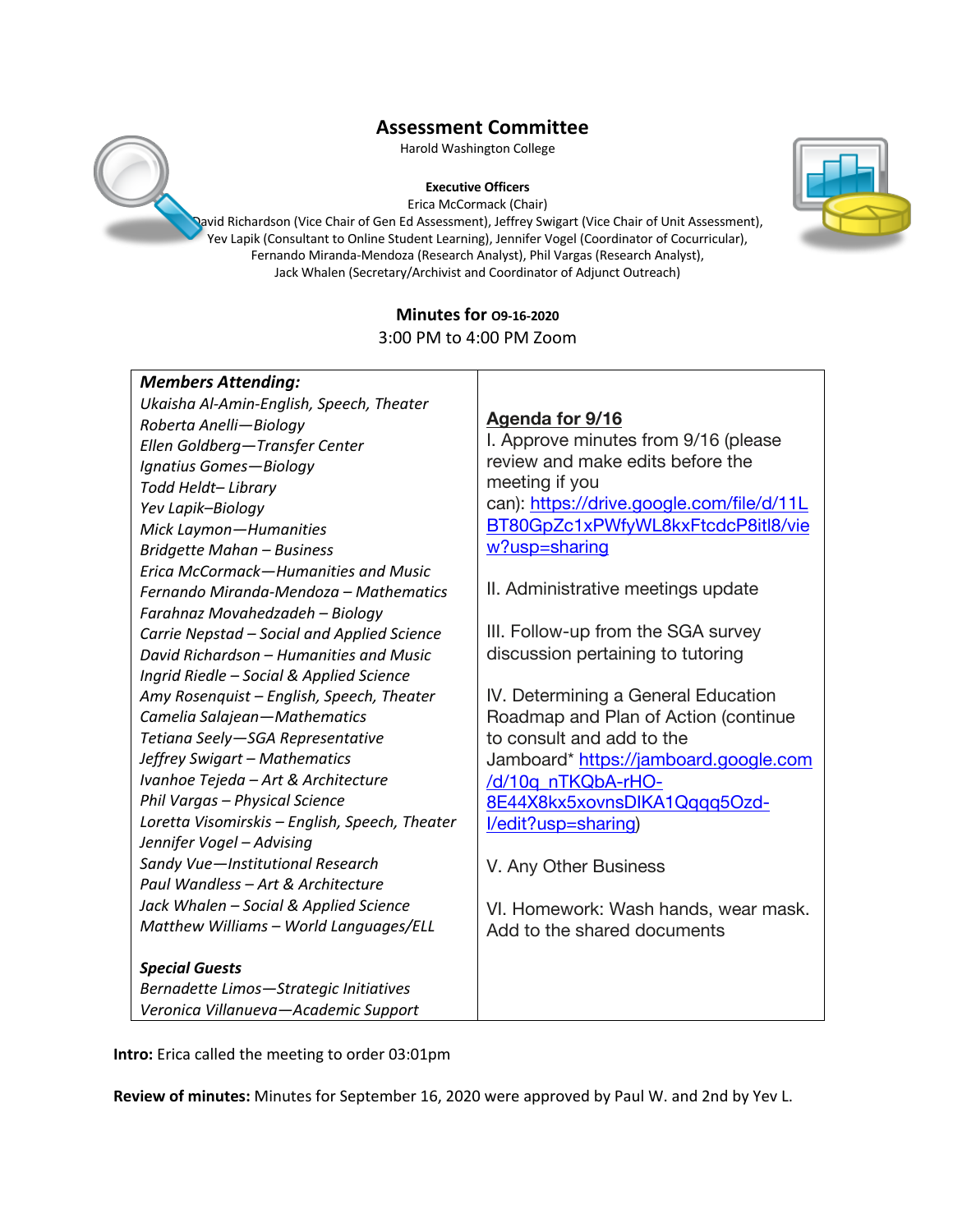# **Administrative Meetings Update**

#### *Bi-weekly meeting with Dr. Wang*

Erica, Dave, Sandy, Dean Wilson and Vice President Wang met to continue the bi-weekly meetings between the Assessment Committee and Administration. Discussion continued on how best to collaborate on the Equity Plan and student survey. Erica shared the *Jamboard* discussion as a means to show how committee discussions are developing. Erica asked members to revisit the *Jamboard* discussion to continue thinking about how to incorporate equity, justice, and diversity into the construction of new SLOs. While Erica and Dave were invited to join the Equity Planning Committee, Erica reminded members that Dave will be going on sabbatical next semester and she asked that members interested in participating in those meetings reach out to her.

### **Follow-up from the SGA survey discussion pertaining to tutoring**

In response to a Student Government Association survey that found students would like to know more about tutoring at HWC, the Assessment Committee invited Veronica Villanueva, Coordinator of Academic Support Services, to join our discussion on tutoring at HWC. Villanueva described her role coordinating tutors and scheduling tutoring sessions with students. She explained that students have three options: scheduling a tutoring session, drop-in sessions, and sessions with tutors from Smart Thinking, a group outside of HWC.

She also took questions from committee members. Yev inquired about how to get feedback from students without having responses center on bad experiences yet providing opportunities to discuss improvements. Veronica mentioned that the students complete a feedback questionnaire after every tutoring session. Erica reminded meeting attendees that the committee is not looking to evaluate tutors, just as we don't ever evaluate faculty, but to seek ways to understand, and improve, student learning through tutoring. Jennifer Vogel and Veronica will continue the conversation through co-curricular, though anybody interested in joining the conversation can let Erica know.

#### **Determining a General Education Roadmap and Plan of Action**

Dave discussed creating a pulse survey question to send to students by mid-term. As a means to narrow the focus of questions Dave created a list of potential questions (wordsmithing to be done at a later date) via a Google Form. Committee members are to respond by Saturday so as to discuss questions next week. Dave stressed the desire for an open-ended question.

# **Any Other Business**

# *The Strategic Plan*

Bernadette Limos joined today to discuss participation in the College's Strategic Plan. Limos asked members to reach out with how the Assessment Committee sees its work within the six key areas that the Strategic Plan focuses. She sees value in the integration of the committee and administration moving forward over the next several years.

# *ECMC Project Success*

Sandy discussed District's partnership with *ECMC Project Success*, a group that provides services to improve student outcomes and institutional performance. Administration will be sending emails to faculty encouraging attendance to *ECMC*'s PERSIST and Super Strong workshops.

# **Homework**

Please continue thinking about implementing new SLOs within a framework of equity.